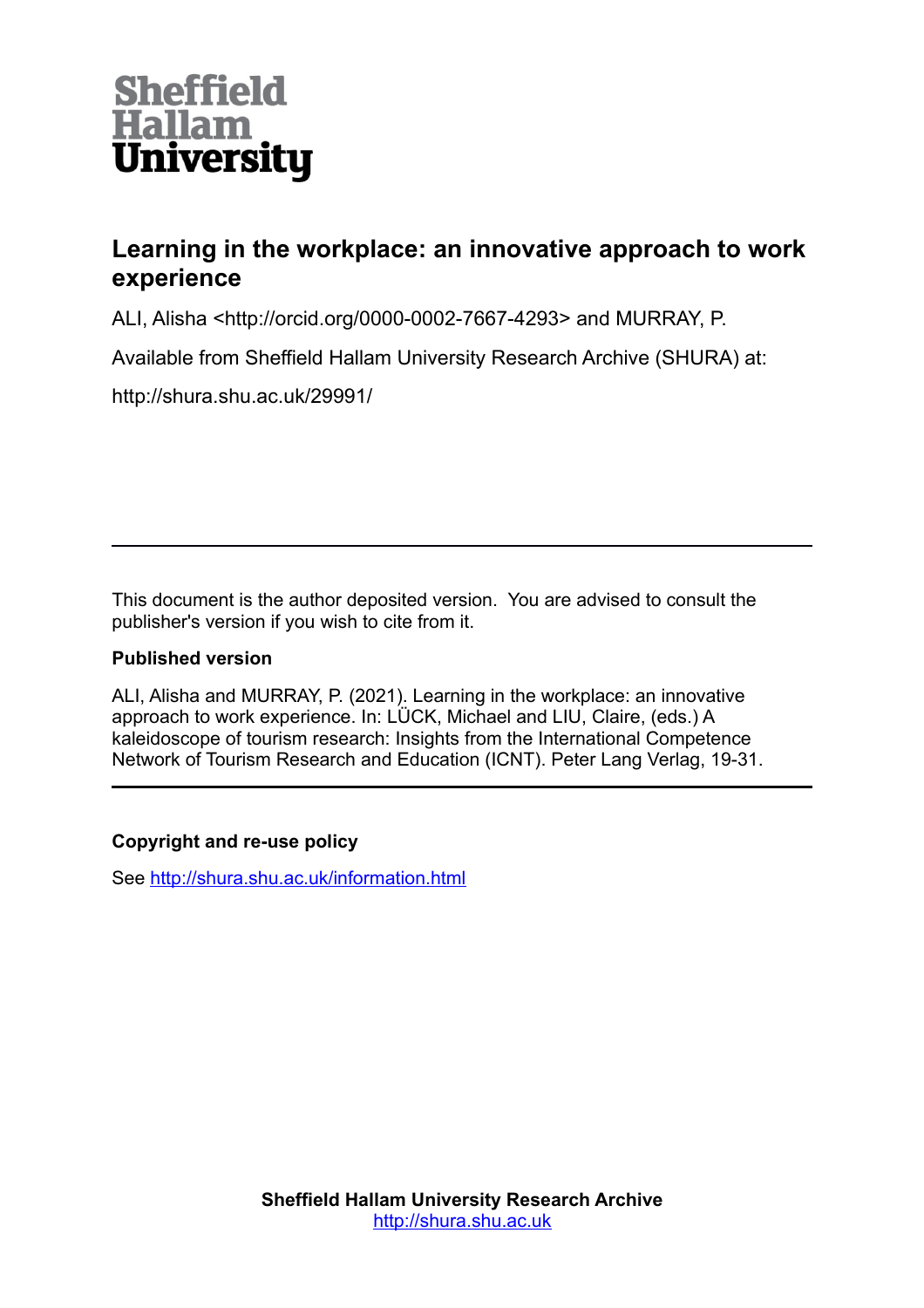## *Alisha Ali, Philip Murray*

# **Learning in the Workplace: An Innovative Approach to Work Experience**

### **1. Introduction**

Universities are constantly being challenged to innovate to keep ahead of the dynamic and volatile operating environment. To add value to employability and to society in a wider context, educators must have a thorough understanding of key stakeholder needs, particularly employers, to inform and enrich the curriculum (Barber, Deale, & Goodman, 2011). This paper presents an innovative, flexible, and sustainable higher education model designed and delivered at Sheffield Hallam University (SHU), *Learning in the Workplace*. Students spend a semester of their second-year learning and working with an employer. The employer serves as multi-disciplinary learning laboratory where students engage in active experimentation working and learning alongside experienced personnel in a range of roles aligned to their curriculum and degree choice. Rather than completing their modules in the classroom at SHU, the students on this experience develop their learning through hands-on work experience with the employer.

High enrolment growth at universities in western societies, like the United Kingdom, leads to intense competition in the graduate labour market. Whilst the perceived employment of hospitality students increases during their course, their confidence in actually gaining employment decreases (Beaumont, Geyde, & Richardson, 2016). To better enhance the employability of these hospitality graduates, there is a need for more practically orientated education and strengthening of university-industry collaborations (Guermat, Saad, & Boutifour, 2015; Pani, Das, & Sharma, 2015; Wang & Tsai, 2014).

The new approach presented in this chapter is a solution to this dilemma as it presents an innovative way of partnering with industry. This learning experience meets the needs of and draws on the strengths of business, academia and learners. SHU's ambition is to become the UK's leading applied University and it continues to break down the traditional boundaries between the classroom and the workplace. This approach is also a response to key stakeholder demands such as the government, professional bodies and SHU's business partners. The UK Department for Business Innovation & Skills in 2016 called for evidence related to Accelerated Courses in Higher Education. On February  $24<sup>th</sup>$ ,  $2017$ , the UK Government announced plans for two-year accelerated degrees. An article in The Caterer (14 October 2016) discussed the need to think differently about how we deliver Hospitality Business Management education and grow future talent.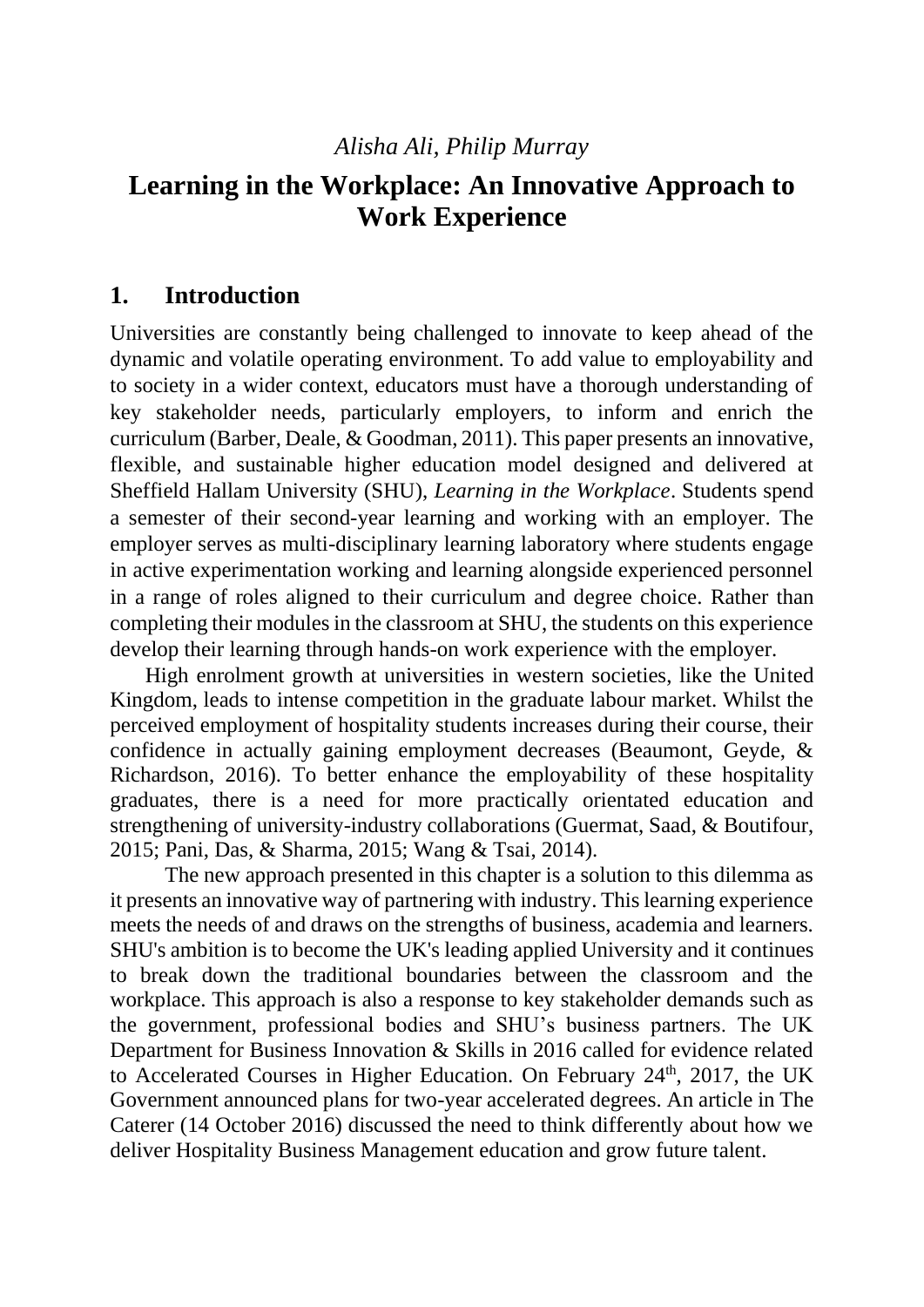Furthermore, the neoliberal paradigm shift in academic education indicates that universities should stress less on how to intellectually enlighten graduates but rather develop employable graduates, who are enabled to gain a footstep in the highly competitive industry after their university education (Ali, Murphy, & Nadkarni, 2016; McCowan, 2015). Research in this area focusses on identifying and scrutinising specific skill sets and competencies which are demanded from university graduates in general (Finch, Hamilton, Baldwin, & Zehner, 2013; Scott, 2014) and more specifically, which factors affect the employability of hospitality graduates, either by establishing "generic attributes" (Moolman & Wilkinson, 2014), the hospitality students pespective (Beaumont, Geyde, & Richardson, 2016), or analysing the perspective of hospitality employers and managers (Alhelalat & Al-Hussein, 2015; Ali, Murphy, & Nadkarni, 2016) on employability.

The Learning in the Workplace programme at SHU is an example of a hybrid work experience provision which has characteristics from both the concept of work-based learning (WBL) as mode and field of delivery conceptualisation (Costley & Armsby, 2007). Credit is awarded for assessment based on a single semester of work with the partner organisation. The programme learning outcomes are generic and address the skills and the competencies required by hospitality employers. The classroom is the partner's property with university tutors facilitating student learning and proving general support for the practicebased knowledge which is developed by students.

This learning experience offers not only an example of best practice in curriculum design and industry partnership but also potential insights into two further key areas in hospitality education research similar to those identified by Kim and Jeong (2018); the use of technology to augment experiential learning experiences for students and the development of graduates' cultural intelligence as they are exposed to international experiential learning environments.

#### **2. Literature Review**

Learning in the workplace has been the focus of considerable academic interest for almost 30 years and has evolved over this period through two notable phases. The first was a focus on pedagogy and the second concentrated on how to operationalise WBL with a focus on stakeholder partnerships, assessment and student experience. This literature review discusses the key issues of pedagogy, and partnership with a specific focus on the hospitality literature. The WBL is applied to all learning that occurs within the workplace or arises directly out of workplace interests and frequently overlaps with experiential learning, informal learning and continuous professional development (Lester & Costley, 2010).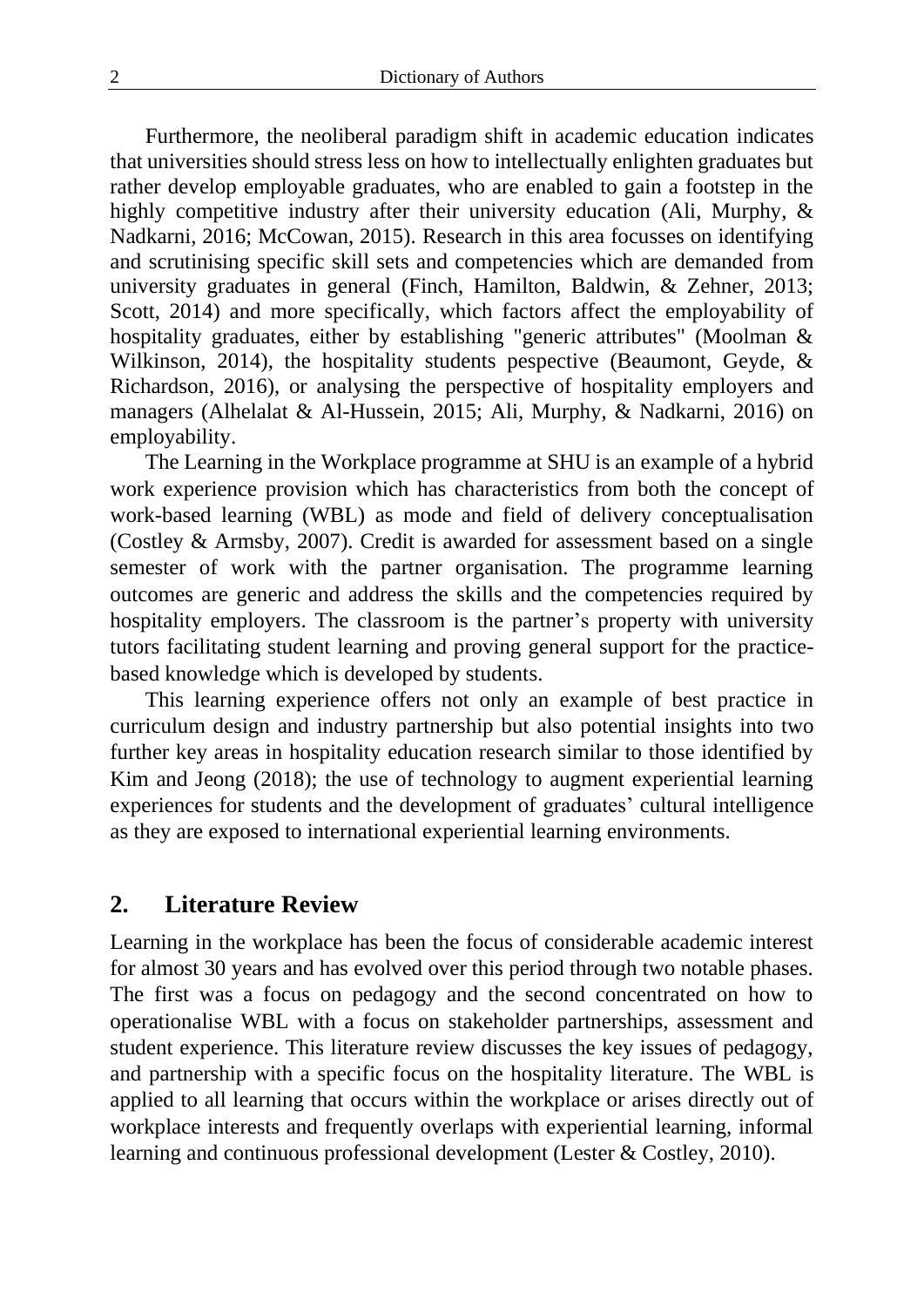A great deal of the WBL literature can be viewed as having an underlying epistemological position, often implicit, relating to whether WBL is a mode or field of study. Costley and Armsby (2007) assert that this difference is essentially whether a degree is granted through WBL with generic assessment criteria (field of study), or by WBL with subject specific criteria (mode of study) which are typically associated with work placements or undergraduate 'sandwich courses'. The hospitality literature is clearly oriented towards WBL as a mode of study with limited contributions in pedagogy (Gruman, Barrows & Reavley, 2009). However there has been a strong focus on the development of partnerships between higher education institutions and employers.

It has been universally acknowledged that experiential learning should be an essential component in any hospitality curriculum. This method of learning through experiences has been proven to be instrumental in stimulating students' interest in the subject under study, improving their satisfaction and fosters the development of a range of personal, professional and technical skills (Snyder, 2003; Kong & Yan, 2014). This approach necessities a strong connection between industry and academia. Moreover, industry partners place a premium on the competencies, skills and abilities acquired through internships and placement (Petrillose & Montgomery, 1997; Smith & Cooper, 2000; Yiu & Law, 2012). The partnerships between universities and employers feature strongly in the WBL literature. Such partnerships and the depth of the relationship are found to be very influential in the success of UK hospitality programmes (Busby & Gibson, 2010). The partnerships between higher education institutions and employers are critical in delivering flexible, accessible and responsive hospitality curricula and providing graduates with the skills and competencies to be successful in the evolving global economy (Sewanger & Gursoy, 2007; Ferrandez-Berrueco, Kekale & Devins, 2016).

Little consensus exists on the design of hospitality curricula and the core competencies which are required by graduates (see Leung, Wen, & Jiang, 2018 for a comprehensive review of international approaches) and the role required from industry in curricula design (Ali, Murphy & Nadkarni, 2016). Employer involvement in the WBL process has been defined as arm's length; where the university is merely a provider of labour and partnerships, the university and employer seek to develop a mutually beneficial understanding with recruitment fluctuating dependant on employer needs, or strategic alliances where the employer works with a single university in the main and commits to continued recruitment of students over the period of the relationship (Cassells, 1994, cited in Busby & Gibson, 2010, p. 6). Undoubtedly, providing a meaningful and beneficial WBL experience requires a 'unique tripartite relationship between hospitality students, employers, and educators' (Yiu & Law, 2012, p. 392). We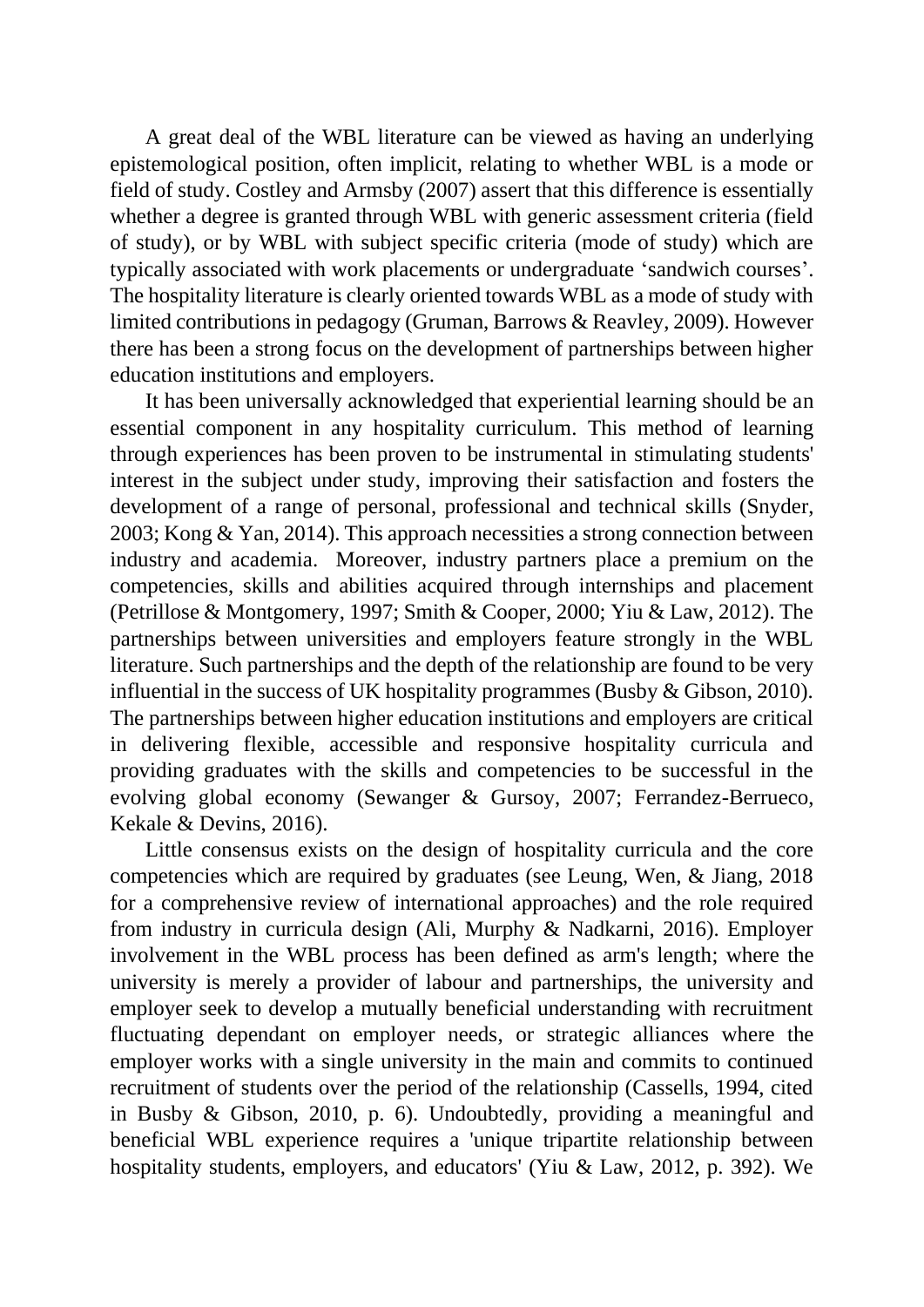believe that the Learning in the Workplace experience described in this chapter is an example of such a strategic relationship and provides students with a rewarding workplace practice.

Moore (2007) asserts that the university-employer relationship requires clear vision and rigorous frameworks in place to support independent learning to meet the needs of both parties. Reeve and Gallacher (2005) in their call for further research into the forms and effectiveness of sustained partnerships, suggest that universities need to reflect more fully on the nature of the contribution they can make to the WBL process.

While there is broad agreement about the definition of WBL, there is considerable discussion around how universities define their WBL provision (Reeve & Gallacher 2005), with a significant variability in how WBL is operationalised across university programmes and how deeply it is ingrained in curricula. The Quality Assurance Agency for Higher Education (2019, p.6) subject benchmark statements for events, hospitality, leisure, sport and tourism states 'courses in hospitality have evolved significantly beyond this vocational focus to combine technical, management and scientific disciplines as a coherent whole, while retaining strong connections to industry'. However, Leung, Wen, and Jiang's (2018) analysis of international hospitality curricula concludes that UK hospitality programmes are more business orientated without any specific hospitality industry focus. These contrary views would suggest that there is a need for new and innovative programmes that work directly with industry to deliver real world skills to graduates and there remains space for institutions to innovate in their curriculum design and provision. Most of the writing on hospitality WBL concentrates on work placement or internship but does not discuss structured learning initiatives as identified in the Learning in the Workplace experience.

Criticisms of WBL are infrequent in the academic literature but voiced more informally by stakeholders (Costley & Armsby, 2007). Some of the concerns noted by Lester and Costley (2010) pertain to the lack of substantive curriculum, formal assessments or examinations, the transition of tutors from teacher to facilitator engendered by the WBL process and an associated drop in quality related to the commercialisation of WBL programmes to increase student numbers. These authors further assert that these challenges are not different from what 'can be expected when any new paradigm or method of organising emerges' (p. 569). Our approach provides details on a unique partnership and WBL provision within the hospitality field and demonstrates how these barriers can be overcome.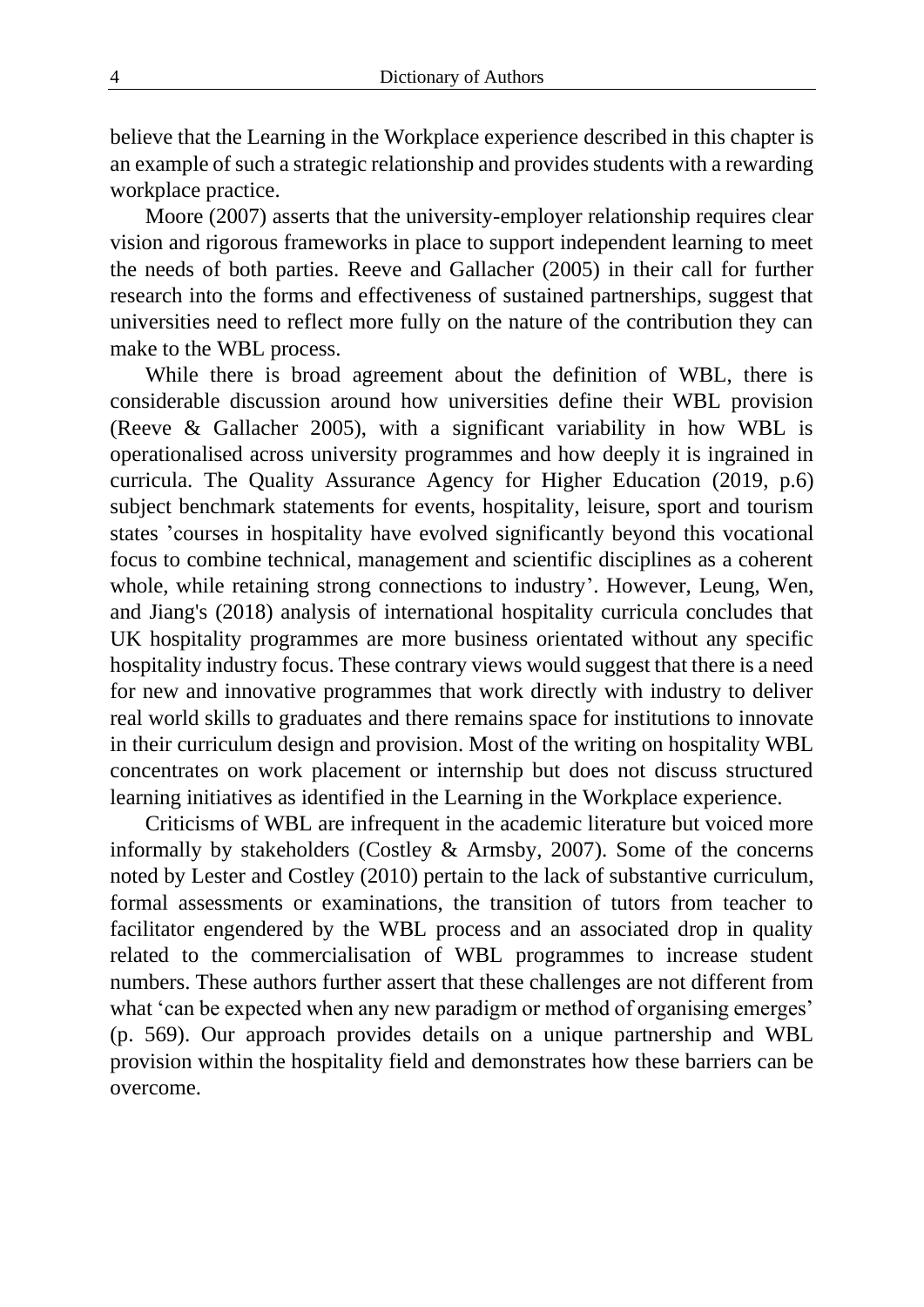# **3. The Learning in the Workplace Experience**

The development of Learning in the Workplace allows SHU to offer choice and flexibility to the 'new' generation of learners based on their individual circumstances and career paths. This framework allows SHU's students to spend a semester of their second year of study in the workplace and achieve 60 credits toward their final degree classification. This length of time in the workplace will be viewed as a placement and allows students the accelerated opportunity to complete their studies with work experience in three rather than four years. By successfully completing this pathway, students will receive the additional 'placement' in brackets in their degree titles. Should students desire to complete a further 48 weeks work experience, this opportunity will also be available to them. Students learn through their job roles, tasks and projects related to learning outcomes with guidance from tutors at SHU and workplace supervisors. Each student will be expected to meet agreed job objectives, meet learning outcomes for the Learning in the Workplace module (see below) and reflect on and articulate their learning.

## *The Framework*

For SHU's students the focus will be on 'learning while working, learning how to do new or existing things better, learning that takes place in the workplace and a 'curriculum' that grows out of the experience of the learner, their work context and their community of practice' (SHU Work Based Learning Framework, p.6).

Learning in the Workplace has the following characteristics:

- Require students to relate theory to practice through critical reflection and from a personal and professional perspective.
- Enable students to take responsibility for their own learning, including its nature, and within certain parameters, its focus and pace.
- Develop innovative learning teaching and assessment strategies appropriate to the workplace.
- Support the professional and personal development of our students.
- Recognise workplace learning as legitimate. Upon successful completing of the work experience and assignments students will be awarded 60 credits of study.
- Allows programme teams the flexibility of implementing Learning in the Workplace in either Semester 1 or 2 of the second year of study or both semesters of the second year of study.
- Students will be able to obtain 'placement' in brackets in their degree titles on successful completion of this pathway.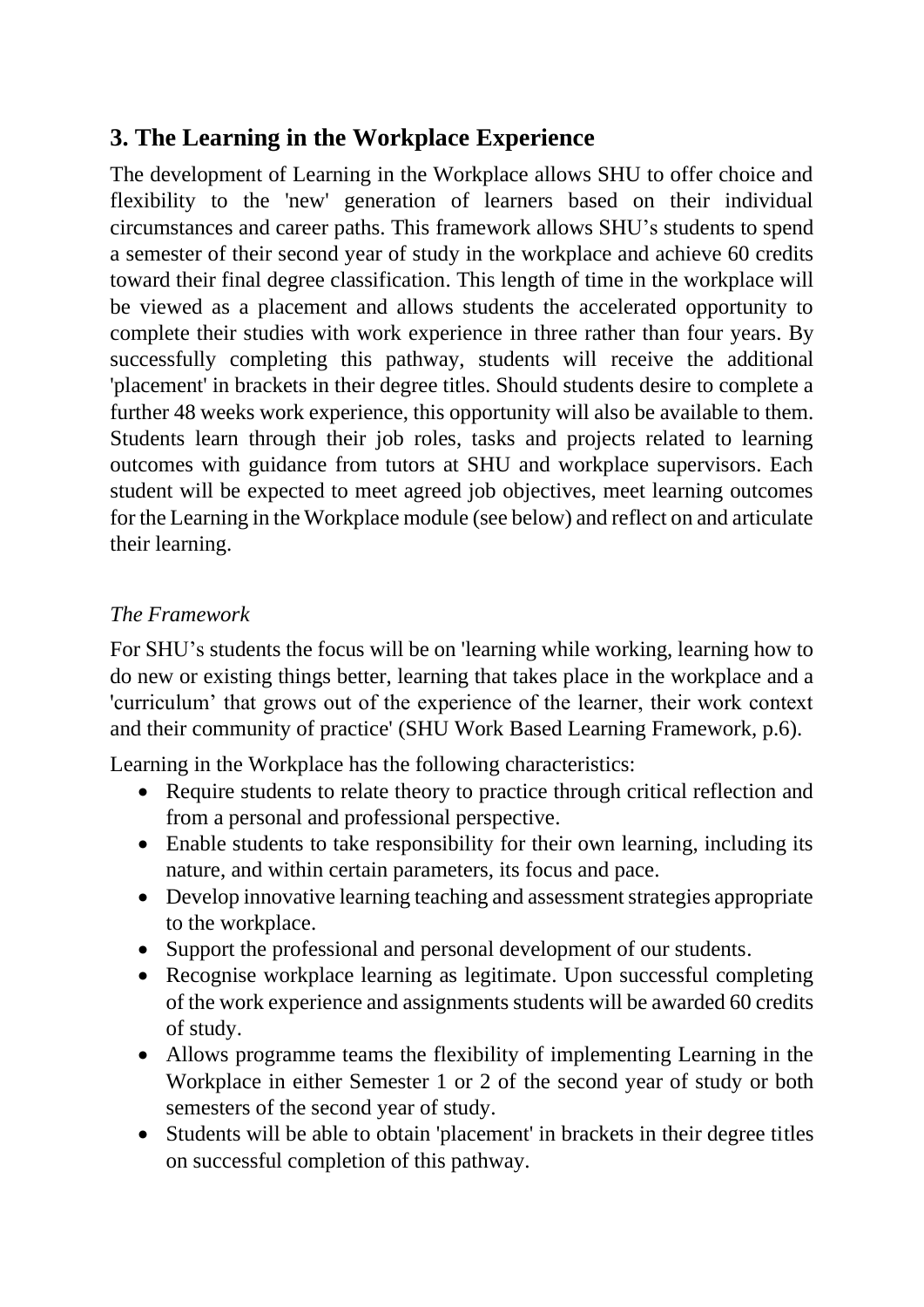• Delivery may be adapted to meet the requirements of a placement provider and students. For example, if students are going to the USA to undertake their Learning in the Workplace they will have to complete a minimum of 32 hours of work per week to be able to meet the visa regulations.

The learning and teaching strategy is designed to engage students actively with their acquisition of the skills required of future business leaders. The module enables students to build upon triggers of learning from their work, independent study time, seminars, workshops or professional reviews. Students will be provided with academic support to understand the fusion between the theory and practice to achieve the learning outcomes. It is generally accepted that students learn most effectively when working at their own pace and in their own time (Tullis & Benjamin, 2011).

#### *Learning in the Workplace at Business A*

The framework discussed above was implemented in cooperation with Business A which embodies an entrepreneurial spirit and when fused with disciplined marketing and management experience, leads to creative solutions. Business A was actively involved in the development of this experience and were very responsive partners. Working collaboratively, SHU and Business A designed a cutting-edge Learning in the Workplace programme where students studying for an undergraduate degree in hospitality, tourism or events can spend either semester 1 or 2 of their second-year living, earning and learning at Business A. When the students were on site at Business A, they undertook two rotations each lasting two months and aligned to their degree. The learning outcomes of the existing curriculum were mapped against the indicative job roles: For example, events students completed an events rotation.

Students were given synchronised time off for study which was usually a Tuesday. This enabled students to have the time to meet up for group work and facilitated a virtual classroom with tutors in Sheffield. Support mechanisms were built into the programme for students as listed below. To ensure a great learning experience, students were provided support before, during and after their time at Business A.

#### *Support Prior to Arriving at Business A*

Students are supported with the following:

- Visa support if required.
- Support in helping them to re-let accommodation already committed to in Sheffield.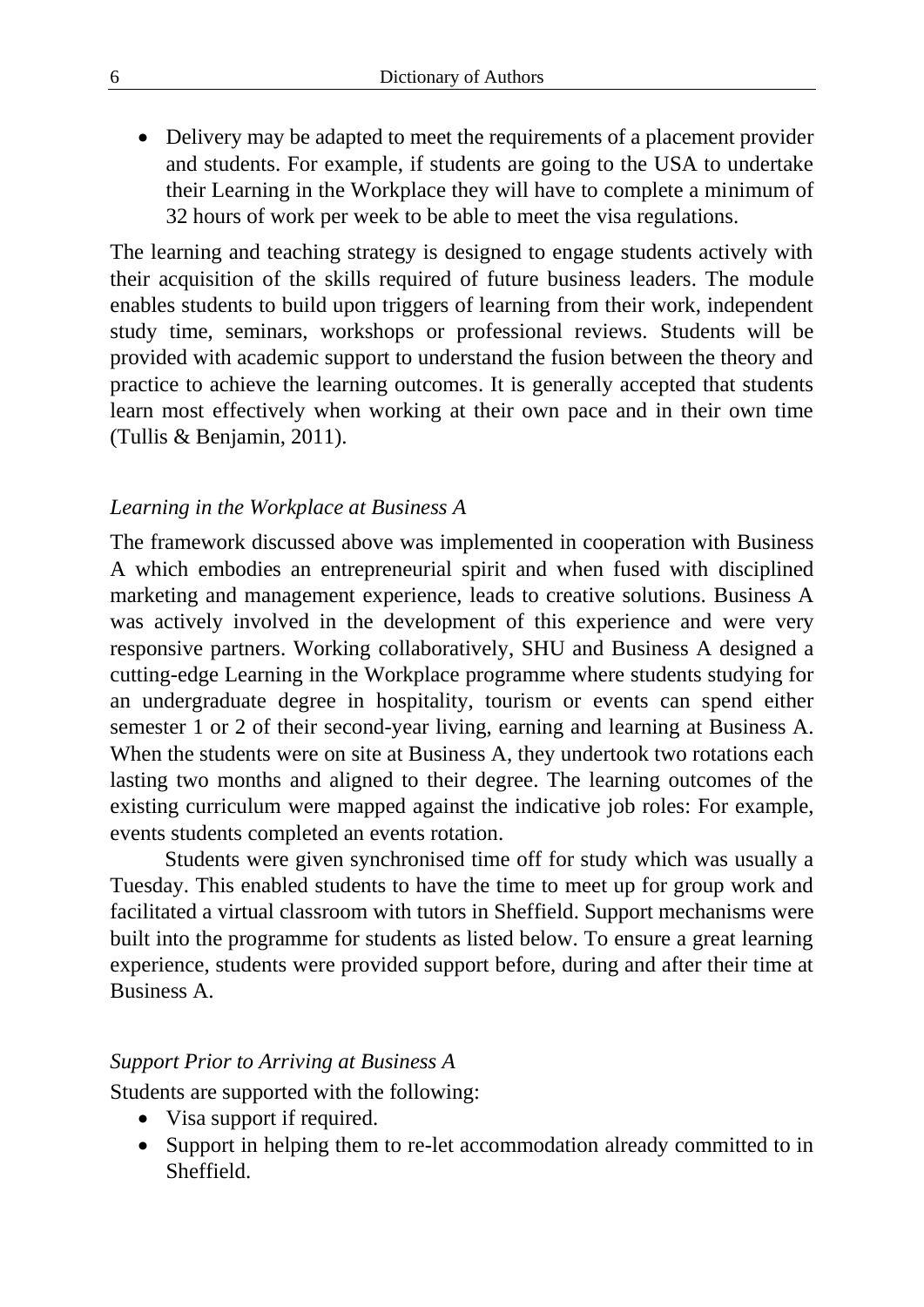- Cultural and academic briefings prior to departure.
- A winter/summer induction school. This provided an opportunity for the cohort to form an identity, have an introduction to their academic studies and prepare for their work and cultural experiences. During this time, they were introduced to their tutors, the modules, and the assessments. It also allowed them some time to familiarise themselves with this new approach to learning. Some key lectures relating to the modules were also delivered during this time.
- Students will also complete a health and safety test prior to departure to Business A.
- All other support mechanisms which are already available to students if they were on-site.

## *Support whilst at Business A*

- Induction was on the first day with introduction to the site and programme.
- All students had coordinated time off per week for study and to facilitate group work
- Monthly excursions and guest talks.
- Academic and pastoral support was provided face-to face and virtually.
- A member of the academic team visited close to assessment submission time to provide support.
- Briefings were held with staff at Business A to prepare them for welcoming the SHU cohort and for their roles in supporting the students during the WBL experience.
- Support for students seeking a further placement was provided virtually.
- Stable Wi-Fi and a SHU classroom.
- Reading materials accessible online.
- All other support mechanisms which are already available to SHU students were accessible to these students.

## *Support on return to SHU*

• Reflective session on how their learning has developed their personal, professional and technical skills.

## *The Module*

The module begins with a comprehensive induction/orientation which took place prior to departure. Induction sessions not only provide useful advice and information for students on their module delivery and tasks, but also cover the practical, cultural, and legal aspects of living, working and studying in their host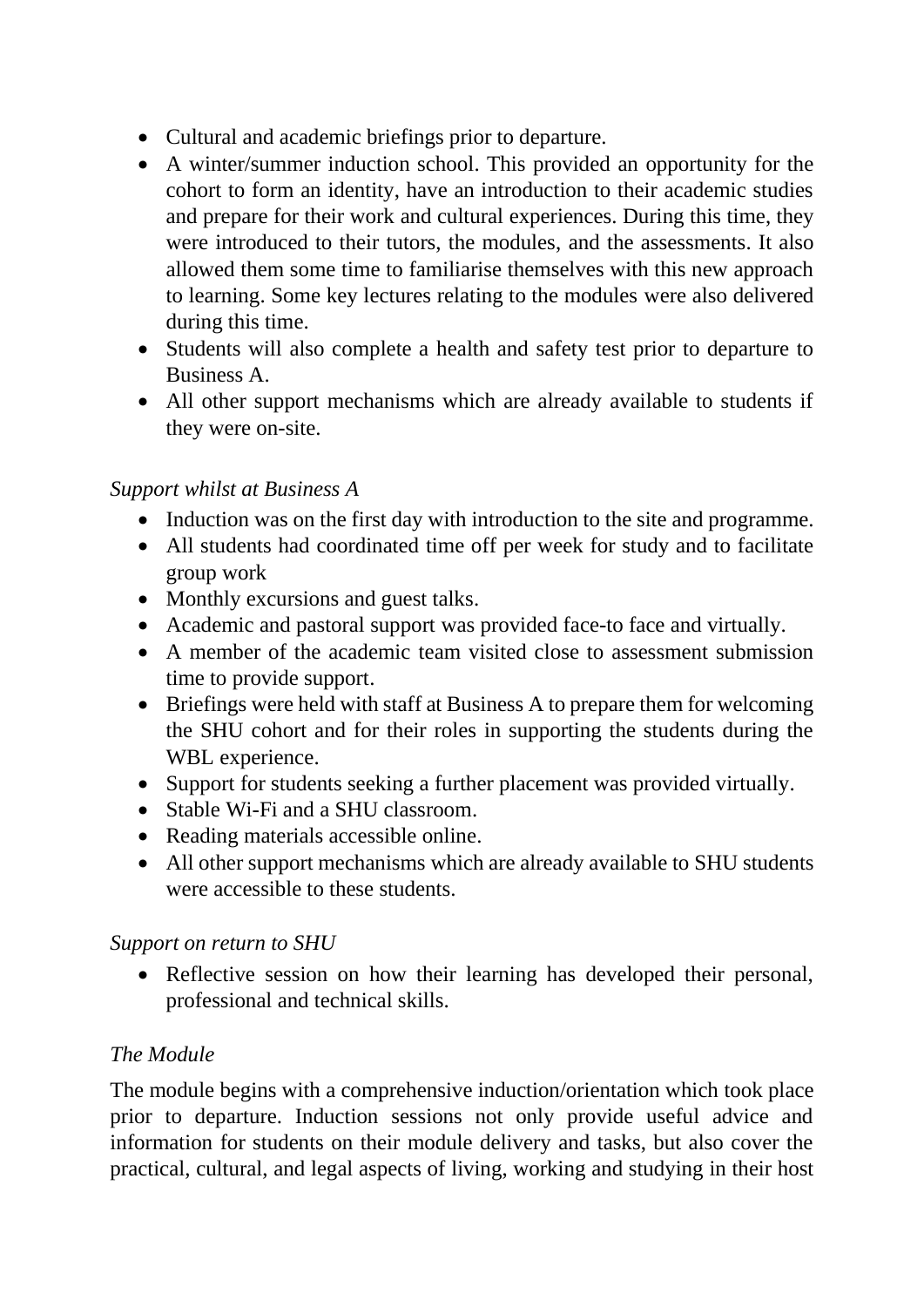country. There is also a strong focus on assuring the students that the support systems of the university are still available and accessible if required. As the programme has evolved the induction was expanded to reflect the experience of the students and now includes advice on issues such as managing homesickness and being assertive in the job role. Fundamentally, the induction serves as a team building role as many participants from differing course routes are meeting and working together for the first time.

Students were provided with comprehensive preparation materials which outline their roles and the requirement of self-motivation and management for successful completion of the module. The managers at Business A were also provided with briefing materials outlining their roles as mentors and guides for the students during the programme. The employer was involved in the definition of tasks and projects to be completed by the students. The summative assessment included an analysis of their progress and outcomes in working towards and achieving these activities, and employers were invited to attend the presentation portion of the assessment package and to ask questions and offer feedback in tandem with the academics.

The Learning in the Workplace module is divided into three assessment tasks to ensure the experience is manageable for students and to provide milestones to keep them engaged with their academic work. The assessments require students to investigate their workplace, to source, analyse and discuss industry and academic relevant information and to examine what they have achieved in the workplace, and how strengths have been built upon, using appropriate theories on reflection and personal development.

#### **4. The Success**

Learning in the Workplace is anchored in the philosophy of 'praxis', where in this context theory and practice integrate and emerge in the workplace. SHU and Business A were very committed to developing the nexus between the classroom and the workplace. This has been the key to success as both parties share a common vision and are always looking for creative solutions to develop future talent. This programme has also been effective because student expectations are carefully managed. Constant communication with the employer has allowed the SHU team to hone the emphasis on specific aspects of the rotations the students complete and work more closely with Business A on providing relevant roles for the students, so they see the value to their degree and their future careers. To ensure the principles of the programme was adhered to and to ensure its success, investment in the programme required the following: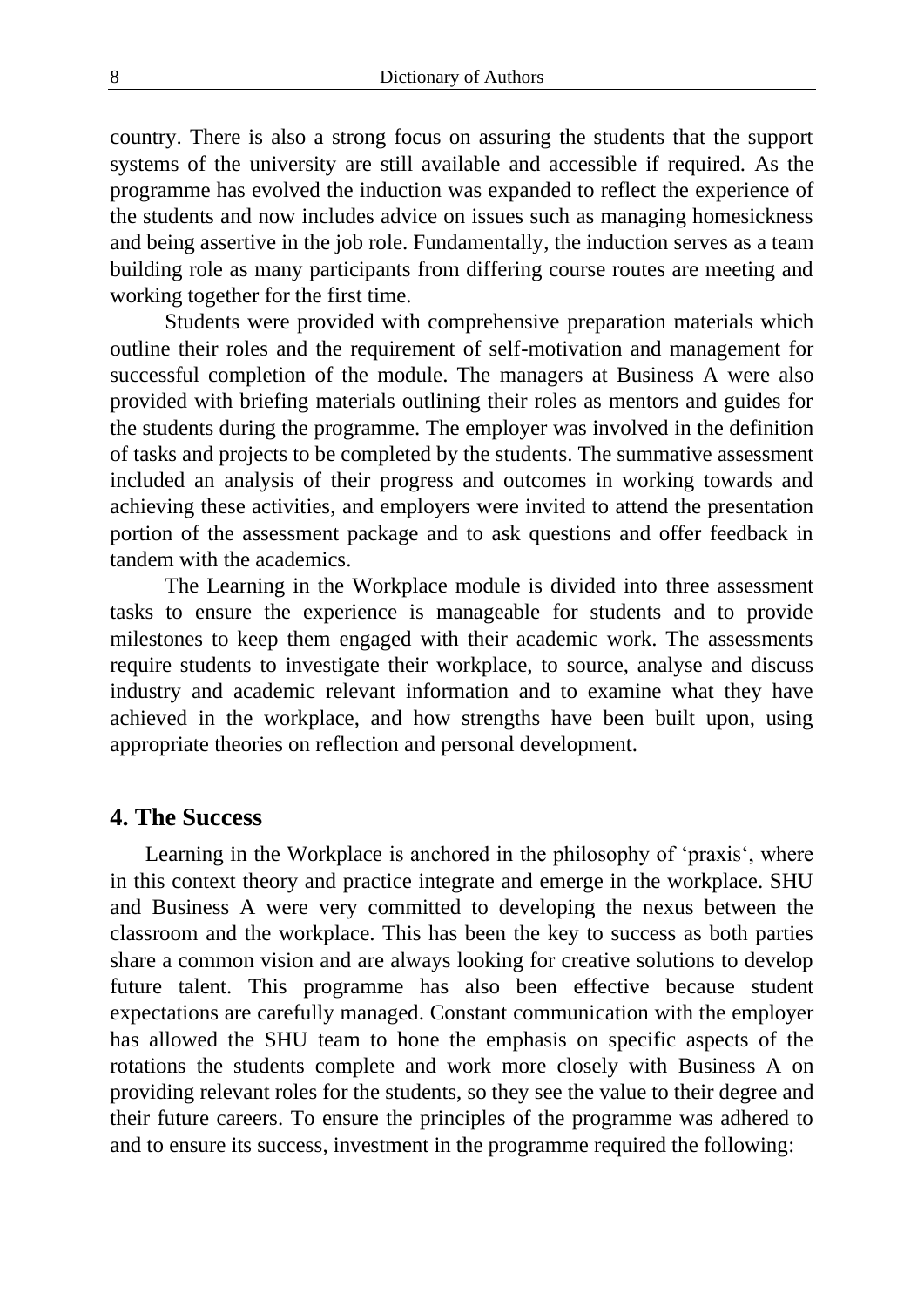- Dedicated academic lead and account manager working closely with Business A management, students, academics and student support.
- Modification of the existing curriculum and ensuring the academic learning outcomes are met through the Learning in the Workplace Programme.
- Training of the staff at Business A and academics at SHU to ensure they were aware of the expectations of the programmes and how to support students.
- Working with the students to prepare them for the new mode of work, study, cultural awareness and health and safety.
- Site visits to the employer and visits to SHU by the employer.

Student feedback has been overwhelmingly positive. They were also achieving better grades because of this experience, on average an increase of 3- 5%. Some students' comments are as follows:

*This allowed me to gain a greater understanding of how the hotel operated as an entity whereas before I had never worked in a hotel which will be extremely beneficial to my career. The program also was extremely beneficial for me academically. In my first semester (whilst in the UK) I averaged a 57.75% for my modules, however for my second semester (whilst working in the US) my grade average was 71.25% which is a 13.5% increase as seen in the figure below. I feel that the knowledge and skills that I was learning allowed me to apply them directly to my studies. Furthermore, as I am studying International Hospitality Business Management, the opportunity has given me international experience in which I was able to work in a different culture.*

*I learnt a wide range of skills that will help me in my career, but it also allowed me to grow as a person. The rotational aspect of the work allowed me to work in 5 different departments where I was trained to a supervisor level.* 

*During the internship, I was promoted to a supervisor which has become a big stepping stone for my career. Not only by promoting me, but by also mentoring me along the way, I was able to develop managerial skills which will also support me in my academic work in my final year*.

This innovation has also provided benefits for the employer as depicted in their comments below:

*The SHU students bring to the organisation a heightened sense of commitment and enthusiasm, which is contagious among the rest of our staff. These students have evidenced a strong passion for hospitality and the various roles within the industry, as well as the strong contribution each makes to the overall effort of serving guests and creating outstanding memories for them. In addition, they have been eager to share with fellow employees and guests alike their own cultures, and to learn and*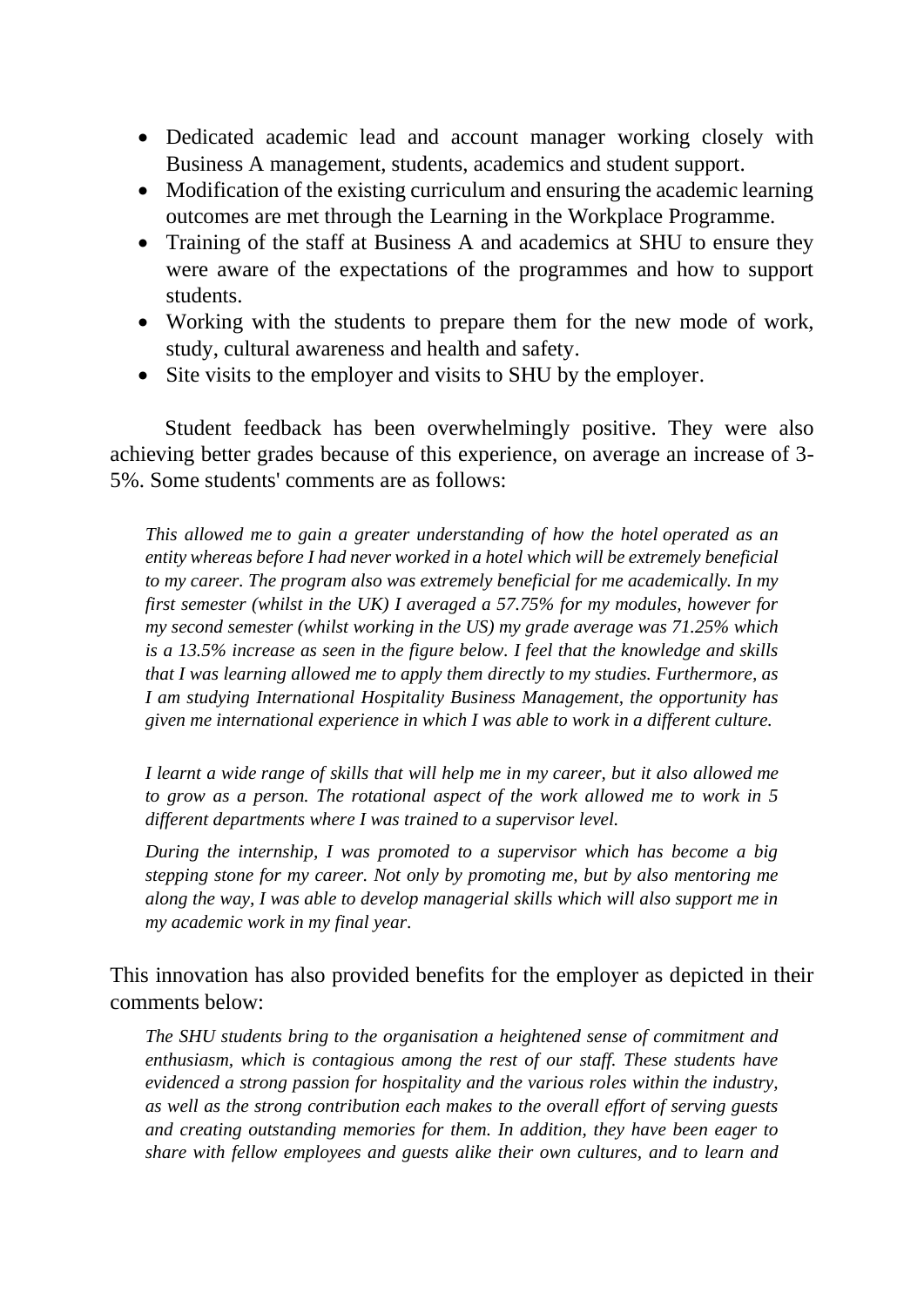*experience what they can, which has brought a marvelous sense of joie de vivre to the organisation. We are very pleased to be able to work with these exceptional students, and very proud to be able to collaborate with Sheffield Hallam University.*

The success of this innovative learning experience has led to external recognition as it was nominated for two national awards and successfully won one in innovation in teaching and learning.

#### **5. Conclusion**

Education, like any other sector, must strive to innovate. In hospitality we can do so by forming meaningful partnerships with employers to maximise the benefit for our students and provide them with the skills to become agile and resilient business leaders. Work experiences are critically important in achieving this. However, for this to add value, such practices must reflect the changing needs of our students and our industry. We must therefore think creatively and seek new ways of delivering valued practical experiences beyond the traditional models. The above case describes an example of how this can be achieved. The aim of the experience is to amalgamate practical learning within the existing curriculum for the development of the next generation of business leaders. It sought to provide students with an international learning experience through working and studying in a different culture. The success of this programme is rooted in the commitment of both the employer and SHU. Such partnerships must be carefully harnessed and invested in to develop maximum value for all in building a sustainable education model for the future.

Future development would revolve around continuing to learn from the process and being open to evolving the induction and the module itself based on feedback from all parties. Further work will be undertaken in widening this programme to other employers, not only in hospitality but in other sectors. The onus should not only be on higher education providers to create such opportunities, but employers should be innovative and creative and take a risk on such types of learning as the long-term benefits accrued can be limitless for their businesses.

As this programme is relatively new, future research will focus on the value of virtual learning and the how this can develop graduates' cultural intelligence. Hospitality is international, and graduates should be able to work across boundaries and cultures. An experience, such as Learning in the Workplace will strengthen their cultural quotient and their ability to be adaptable and flexible. Additionally, research also needs to be conducted on investigating students' deep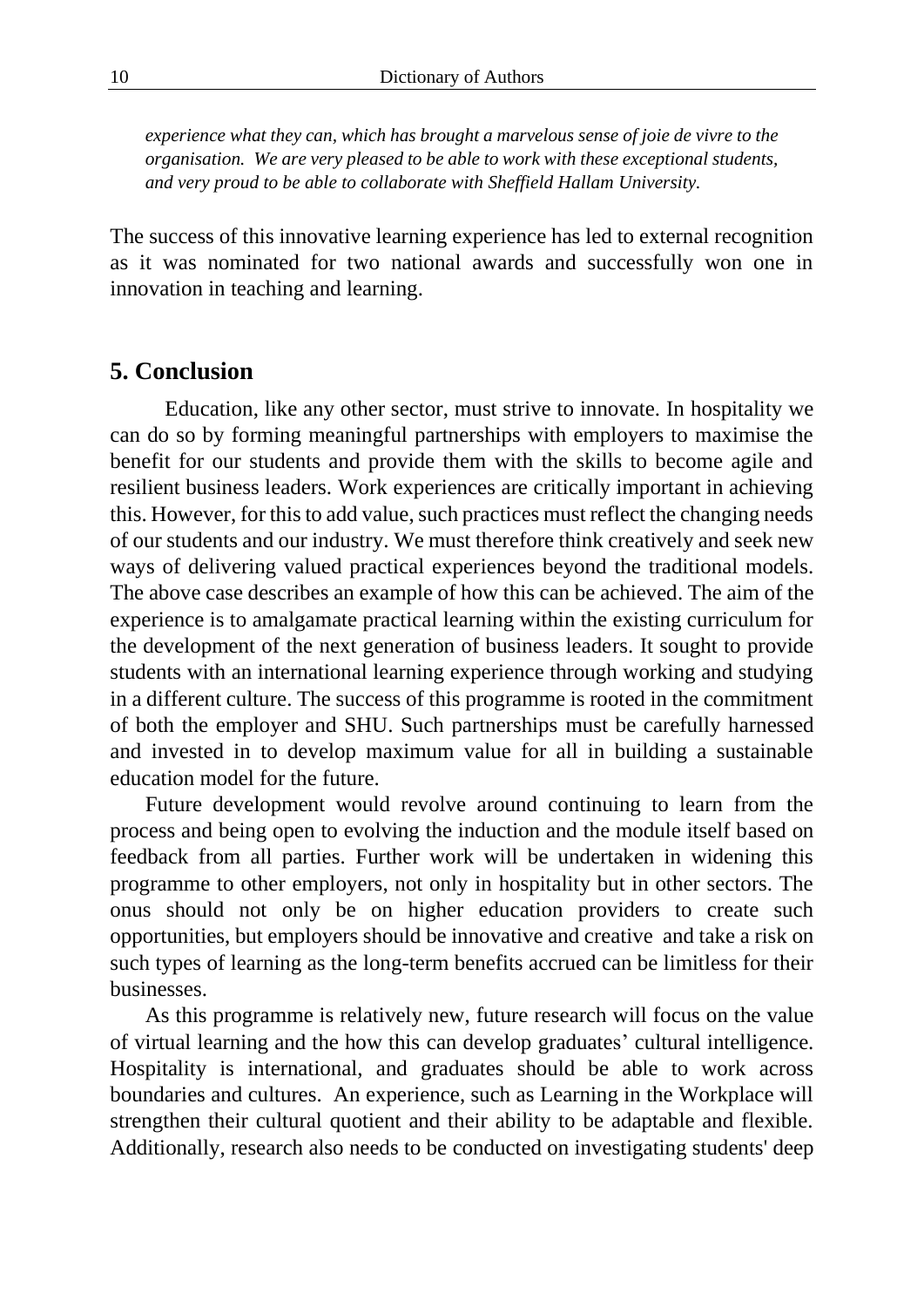learning during these experiences and the relationship to their attainment gap at university and career success.

#### *References*

- Alhelalat, A.J., & Al-Hussein, B. (2015). Hospitality and non-hospitality skills between education and industry. *Journal of Business Studies Quarterly, 6*(4), 46-55.
- Ali, A., Murphy, H., & Nadkarni, S. (2016). Hospitality employers' perceptions of technology for sustainable development: The implications for graduate employability. *Tourism and Hospitality Research*, *18*(2), 131-142.
- Barber, N., Deale, C., & Goodman, R. (2011). Environmental sustainability in the hospitality management curriculum: Perspectives from three groups of stakeholders. *Journal of Hospitality and Tourism Education*, *23*(1), 6–17.
- Beaumont, E., Geyde, S., & Richardson, S. (2016). Am I employable?': Understanding students' employability confidence and their perceived barriers to gaining employment. *Journal of Hospitality, Leisure, Sport & Tourism Education, 19*, 1-9.
- Brodie, P., & Irving, K. (2007). Assessment in work-based learning: investigating a pedagogical approach to enhance student learning. *Assessment & Evaluation in Higher Education, 32*(1), 11-19.
- Busby, G. D., & Gibson, P. (2010) Tourism and hospitality internship experiences overseas: A British perspective. *Journal of Hospitality, Leisure, Sport & Tourism Education, 9*(1), 4-12.
- Costley, C., & Armsby, P. (2007) Work-based learning assessed as a field or a mode of study. *Assessment & Evaluation in Higher Education, 32*(1), 21-33.
- Ferrández-Berrueco, R., Kekale, T., & Devins, D. (2016). A framework for work-based learning: basic pillars and the interactions between them. *Higher Education, Skills and Work-Based Learning*, *6*(1), 35–54.
- Finch, D. J., Hamilton, L. K., Baldwin, R., & Zehner, M. (2013). An exploratory study of factors affecting undergraduate employability. *Education + Training, 55*(7), 681-704.
- Gruman, J., Barrows, C., & Reavley, M. (2009). A hospitality management education model: Recommendations for the effective use of work-based learning in undergraduate managent courses. *Journal of Hospitality & Tourism Education, 21*(4), 26-33.
- Guermat, C., Saad, M., & Boutifour, Z. (2015). Special issue: University–industry interaction and new role of universities. *International Journal of Technology Management and Sustainable Development, 14*(2), 67-69.
- Kim, H. J., & Jeong, M. (2018). Research on hospitality and tourism education: Now and future. *Tourism Management Perspectives*, *25*(October 2017), 119–122.
- Kong, H.Y., & Yan, Q. (2014). The relationship between learning satisfaction and career competencies. *International Journal of Hospitality Managemen*t, *41*, 133-139.
- Lester, S., & Costley, C. (2010). Work-based learning at higher education level: Value, practice and critique. *Studies in Higher Education, 35*(5), 561-575.
- Leung, X. Y., Wen, H., & Jiang, L. (2018). What do hospitality undergraduates learn in different countries? An international comparison of curriculum. *Journal of Hospitality, Leisure, Sport & Tourism Education*, 22, 31–41.
- McCowan, T. (2015). Should universities promote employability? *Theory and Reserach in Education, 13*(3), 267-285.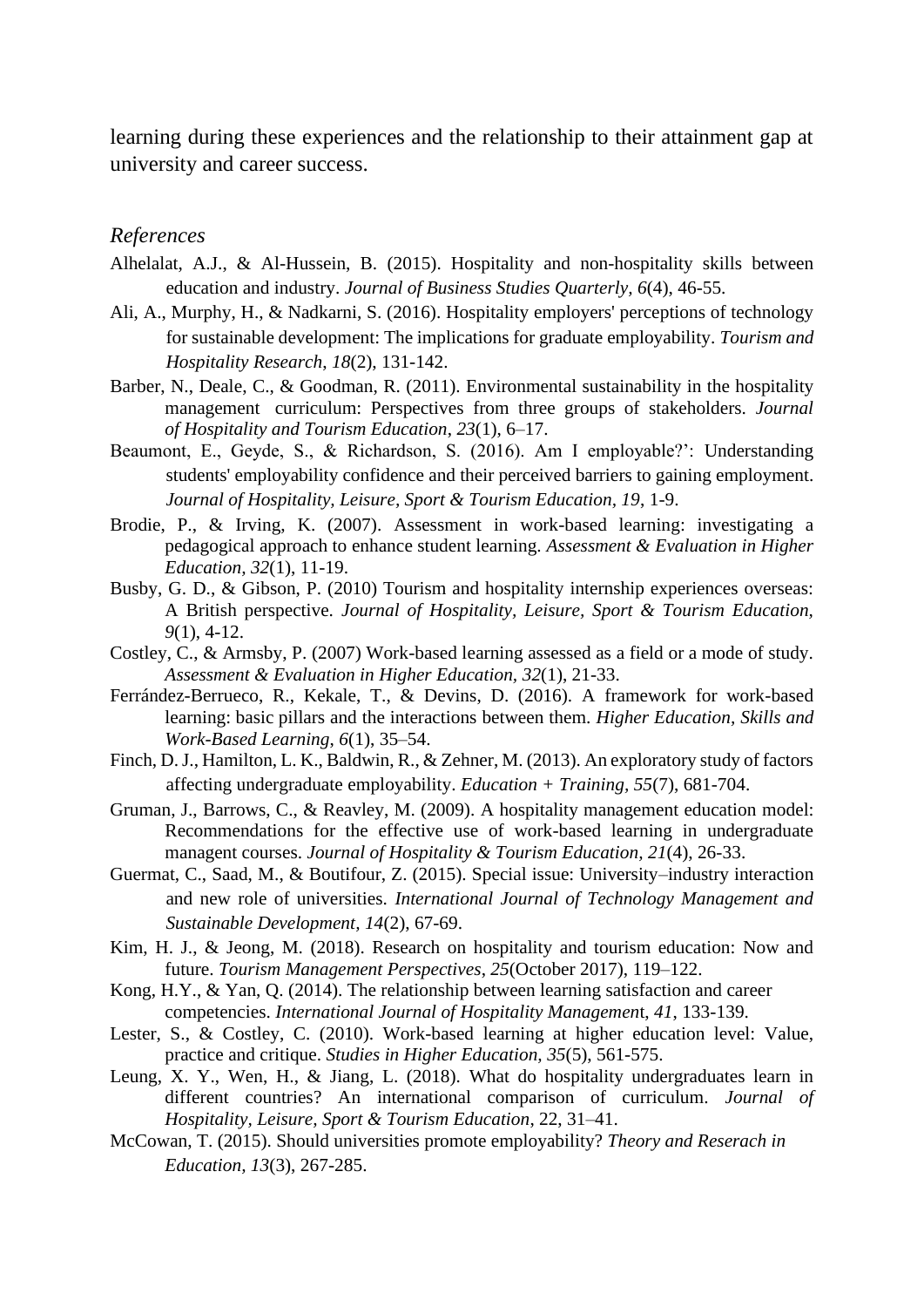- Moolman, H. J., & Wilkinson, A. (2014). Essential generic attributes for enhancing the employability of hospitality management graduates. *Tourism: An International Interdisciplinary Journal*, *62*(3), 257-276.
- Moore, L. J. (2007). Partnerships and work-based learning: An evaluation of an opportunity to pioneer new ways to care for the older people in the community. *Assessment & Evaluation in Higher Education, 32*(1), 61-77.
- Pani, A., Das, B., & Sharma, M. (2015). Changing Dynamics of Hospitality & Tourism Education and its Impact on Employability. *Parikalpana: K I I T Journal of Management, 11*(1), 1-12.
- Petrillose, M. J., & Montgomery, R. (1997). An exploratory study of internship practices in hospitality education and industry's perception of the importance of internships in hospitality curriculum. *Journal of Hospitality & Tourism Education, 9*(4), 46–51.
- Quality Assurance Agency (2019). Subject benchmark statement: Events, Hospitality, Leisure, Sport and Tourism *Retrieved August 18, 2020 from* https://www.qaa.ac.uk/docs/qaa/subject-benchmark-statements/subject-benchmarkstatement-events-leisure-sport-tourism.pdf?sfvrsn=c339c881\_11
- Reeve, F., & Gallacher, J. (2005). Employer-university 'partnerships': A key problem for workbased learning programmes? *Journal of Education and Work, 18*(2), 219-233.
- Scott, B. (2014). Graduate attributes and talent perceptions: Reflections of the first year of graduate employment. *International Journal of Employment, 22*(1), 39-59.
- SHU (2015). Work Based Learning Framework. Retrieved April 4, 2017 from https://portal.shu.ac.uk/sites/aqf/cda/pages/wblf.aspx
- Smith, G., & Cooper, C. (2000). Competitive approaches to tourism and hospitality curriculum design. *Journal of Travel Research*, *39*(1), 90–95.
- Snyder, K., (2003). Ropes, poles and space–active learning in business education. *Active Learning in Higher Education*, *4*(2), 159–167.
- Swanger, N., & Gursoy, D. (2007). An industry-driven model of hospitality curriculum for programs housed in accredited colleges of business: program learning outcomes-part III. *Journal of Hospitality & Tourism Education*, 19(2), 14–22.
- The Caterer (2016). *Shoulder to shoulder: David Foskett and Peter Jones*. Available from: https://www.thecaterer.com/articles/493607/shoulder-to-shoulder-david-foskett-andpeter-jones
- Tullis, G.J., & Benjamin, S.A. (2011). On the effectiveness of self-paced learning. *Journal of Memory and Language*, *64*(2), 109-118.
- Wang, Y.F., & Tsai, C.T. (2014). Employability of hospitality graduates: Student and industry perspectives. *Journal of Hospitality & Tourism Education, 26*(3), 125-135.
- Yiu, M. & Law, R. (2012). A review of hospitality internship: different perspectives of students, employers, and educators. *Journal of Teaching in Travel and Tourism*, 12(4), 377–402.